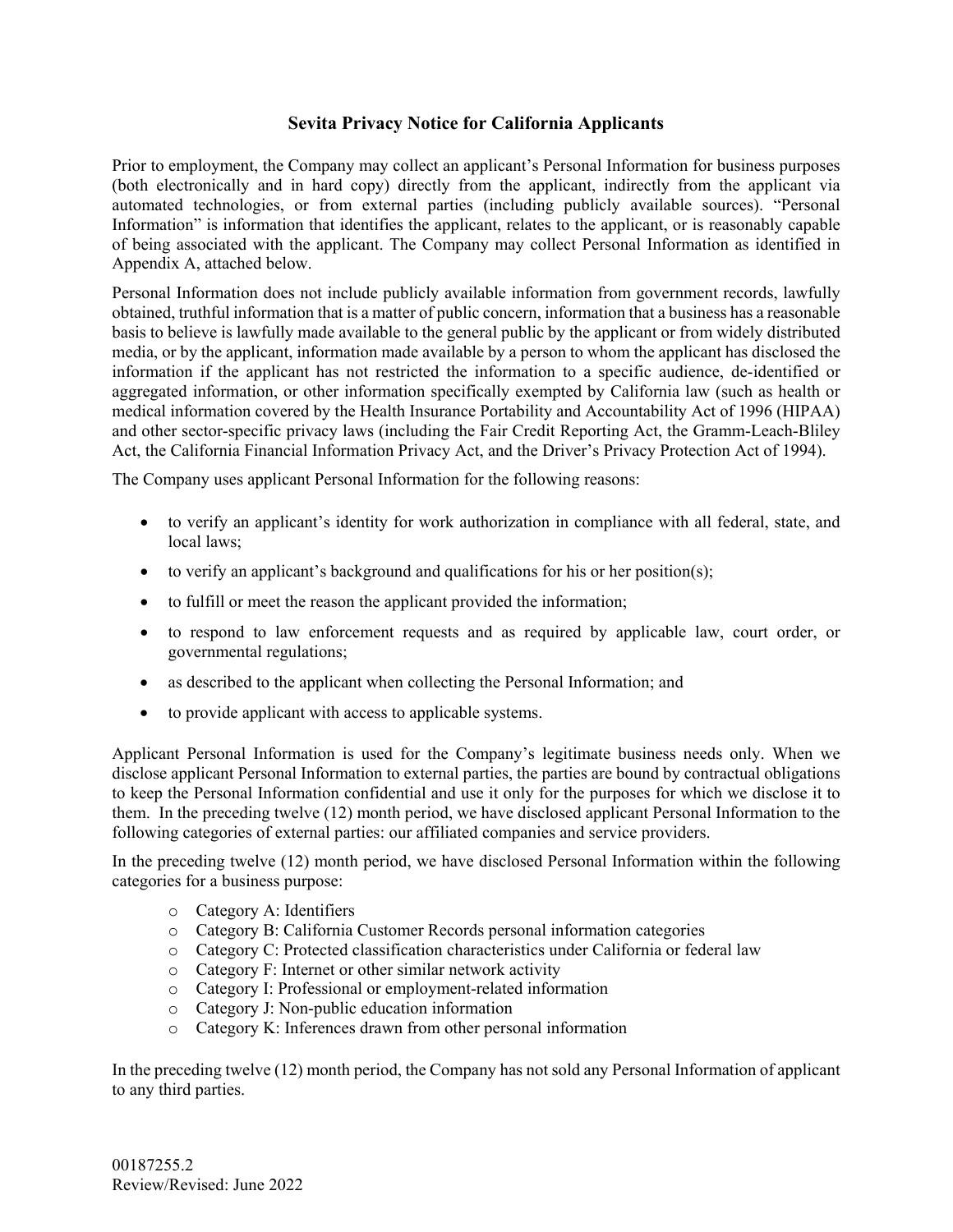## **APPENDIX A – Personal Information Collected by the Company**

| Category                                                                                                                                                   | Examples of Information Under This Category<br>(*Not all of this information is collected by the Company)                                                                                                                                                                                                                                                                                                                                                   | Whether this Information is<br>Collected and/or Used and the<br><b>Duration of Retention</b>                                                                                                                         |
|------------------------------------------------------------------------------------------------------------------------------------------------------------|-------------------------------------------------------------------------------------------------------------------------------------------------------------------------------------------------------------------------------------------------------------------------------------------------------------------------------------------------------------------------------------------------------------------------------------------------------------|----------------------------------------------------------------------------------------------------------------------------------------------------------------------------------------------------------------------|
| A. Identifiers                                                                                                                                             | A real name, alias, postal address, unique personal<br>identifier, online identifier, Internet Protocol address,<br>email address, account name, Social Security number,<br>driver's license number, government issued identification<br>number, or other similar identifiers.                                                                                                                                                                              | We collect and/or use Personal<br>Information within this category.<br>Retention Period: For as long as<br>the Company has a business<br>need to maintain/use such<br>information.                                   |
| <b>B.</b> Personal<br>information<br>categories listed in<br>the California<br><b>Customer Records</b><br>statute (Cal. Civ.<br>Code section<br>1798.80(e) | A name, signature, Social Security number, physical<br>characteristics or description, address , telephone number,<br>government issued identification number, driver's<br>license or state identification card number, insurance<br>policy number, education, employment, employment<br>history, bank account number, credit card number, debit<br>card number or any other financial information, medical<br>information or health insurance information. | We collect and/or use Personal<br>Information within this category.<br>Retention Period: For as long as<br>the Company has a business<br>need to maintain/use such<br>information.                                   |
| C. Protected<br>classification<br>characteristics under<br>California or federal<br>law                                                                    | Age (40 years or older), race, color, ancestry, national<br>origin, citizenship, religion or creed, marital status,<br>medical condition, physical or mental disability, sex<br>(including gender, gender identity, gender expression,<br>pregnancy or childbirth and related medical conditions),<br>sexual orientation, veteran or military status, genetic<br>information (including familial genetic information).                                      | We collect and/or use Personal<br>Information within this category.<br>Retention Period: For as long as<br>the Company has a business<br>need to maintain/use such<br>information.                                   |
| D. Commercial<br>information                                                                                                                               | Records of personal property, products or services<br>purchased, obtained or considered, or other purchasing or<br>consuming histories or tendencies.                                                                                                                                                                                                                                                                                                       | We do not collect any Personal<br>Information within this category.                                                                                                                                                  |
| E. Biometric<br>information                                                                                                                                | Genetic, physiological, behavioral, and biological<br>characteristics, fingerprints, faceprints and voiceprints,                                                                                                                                                                                                                                                                                                                                            | We collect and/or use Personal<br>Information within this category.<br>Retention Period: For as long as<br>the Company has a business<br>need to maintain/use such<br>information.                                   |
| F. Internet or other<br>similar network<br>activity<br>G. Geolocation data                                                                                 | Browsing history, search history, information on a<br>consumer's interaction with a website, application or<br>advertisement.<br>Physical location.                                                                                                                                                                                                                                                                                                         | We collect and/or use Personal<br>Information within this category.<br>Retention Period: For as long as<br>the Company has a business<br>need to maintain/use such<br>information.<br>We do not collect any Personal |
|                                                                                                                                                            |                                                                                                                                                                                                                                                                                                                                                                                                                                                             | Information within this category.                                                                                                                                                                                    |